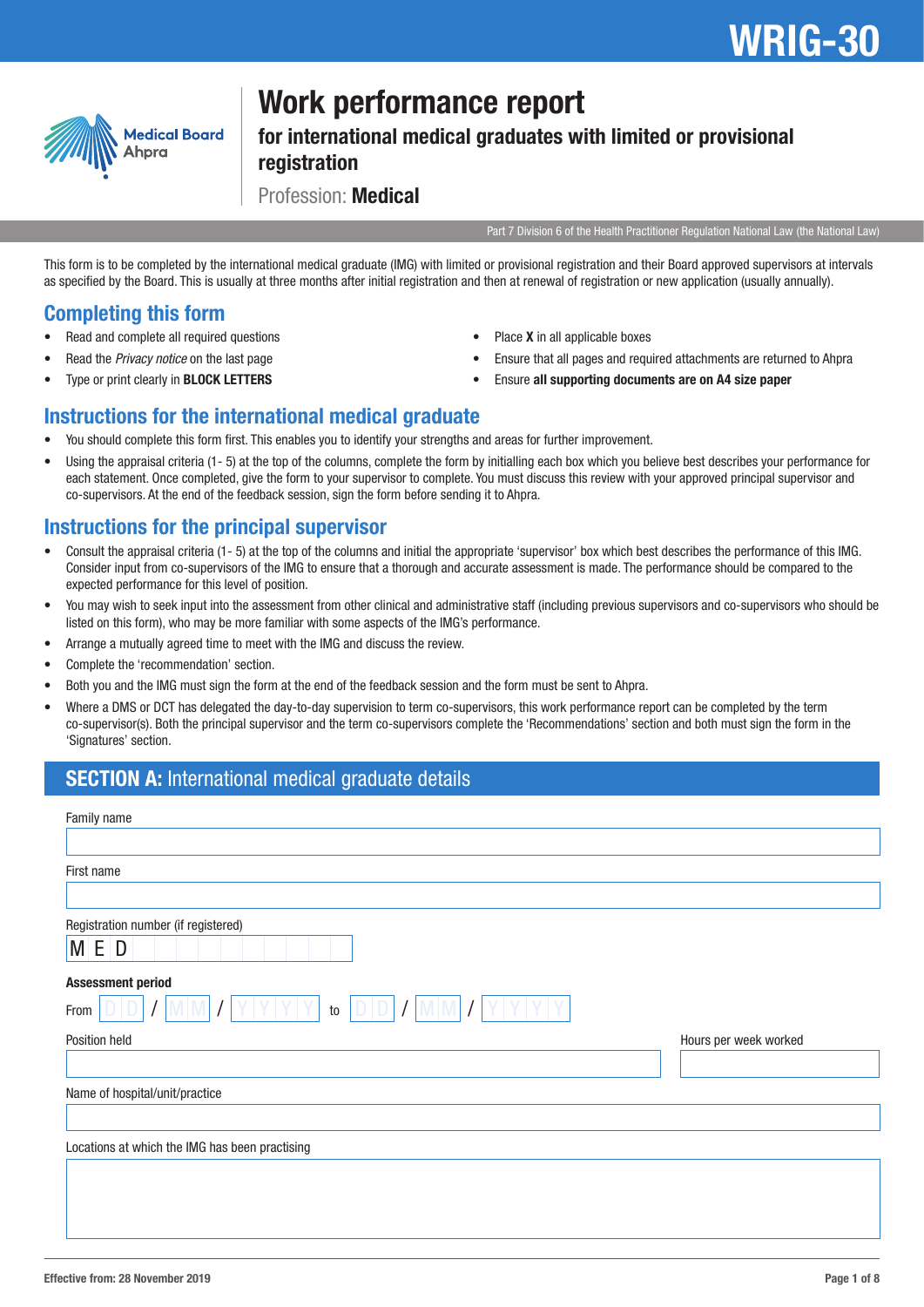# SECTION B: Details of international medical graduate and supervisor(s)

### Principal supervisor's details

| Family name                  |  |  |
|------------------------------|--|--|
|                              |  |  |
| First name                   |  |  |
|                              |  |  |
|                              |  |  |
| Registration number<br>M E D |  |  |

#### Co-supervisor's details (including term co-supervisors and temporary co-supervisors)

#### First co-supervisor details

| Family name                                                                 |                                |
|-----------------------------------------------------------------------------|--------------------------------|
|                                                                             |                                |
| First name                                                                  |                                |
|                                                                             |                                |
| Registration number                                                         | Period of supervision provided |
| M E D                                                                       |                                |
| Second co-supervisor details                                                |                                |
| Family name                                                                 |                                |
| First name                                                                  |                                |
|                                                                             |                                |
| Registration number                                                         | Period of supervision provided |
| M E D                                                                       |                                |
| Third co-supervisor details                                                 |                                |
| Family name                                                                 |                                |
|                                                                             |                                |
| First name                                                                  |                                |
| Registration number                                                         | Period of supervision provided |
| M E D                                                                       |                                |
| Please attach a separate sheet if there are more than three co-supervisors. |                                |

#### Describe the nature and level of the supervision

For example, direct supervision or contact hours per day/week, case review and level 1, 2, 3 or 4 if relevant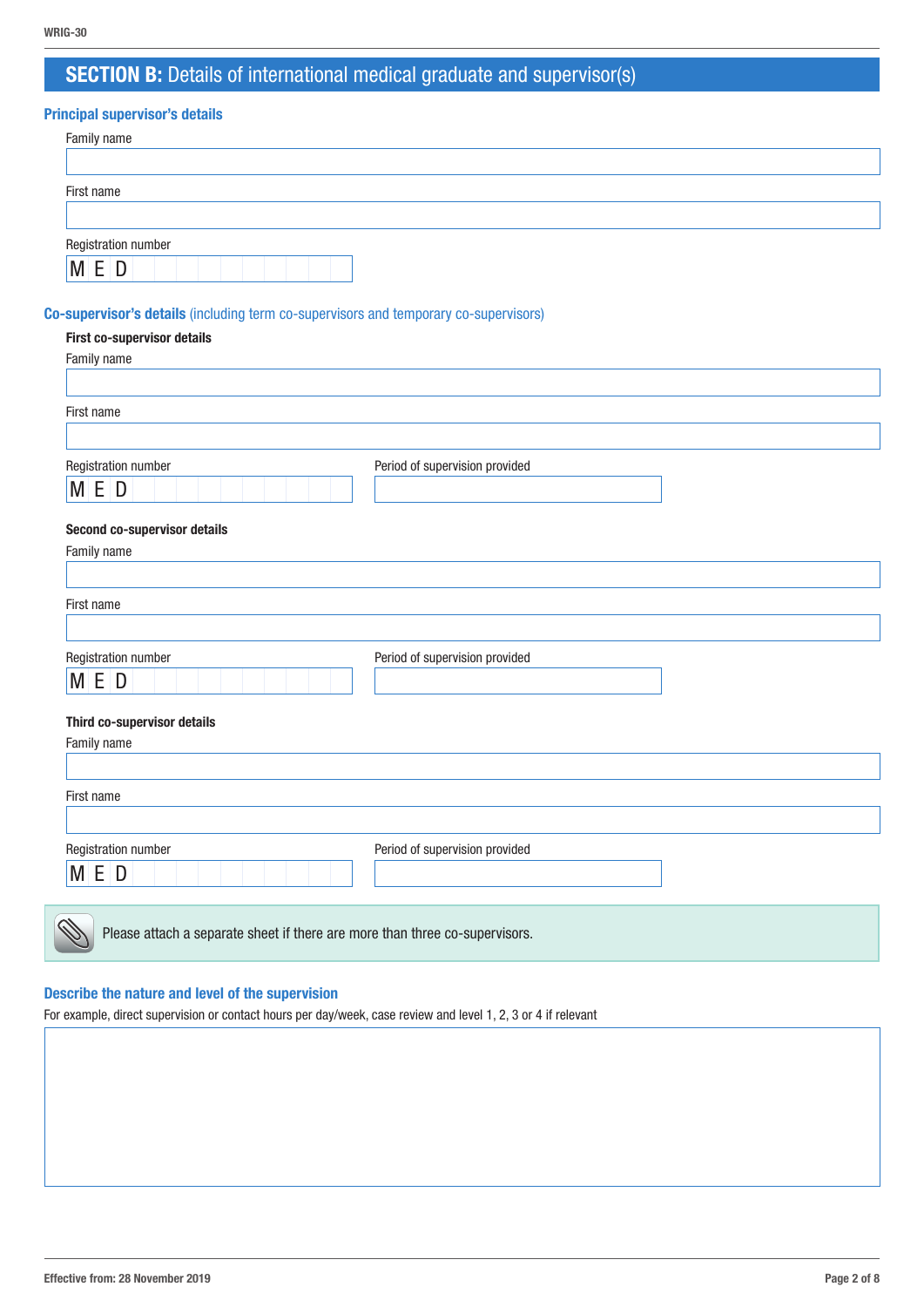### **SECTION C: Performance**

Initial the box under each appraisal criteria (1-5) that best describes the IMG's performance. There are four domains; clinical management, communication, professionalism and safe practice.

#### Clinical management

|                                                                                                                                     |                   | 1 - Performs<br>consistently<br>well below the<br>level expected | 2 - Performs<br>consistently<br>below the level<br>expected | 3 - Sometimes<br>performs<br>below the level<br>expected | 4 - Performs<br>consistently<br>at the level<br>expected | 5 - Performs<br>consistently<br>above the level<br>expected |
|-------------------------------------------------------------------------------------------------------------------------------------|-------------------|------------------------------------------------------------------|-------------------------------------------------------------|----------------------------------------------------------|----------------------------------------------------------|-------------------------------------------------------------|
| Obtains and documents a comprehensive                                                                                               | Registrant        |                                                                  |                                                             |                                                          |                                                          |                                                             |
| patient history                                                                                                                     | <b>Supervisor</b> |                                                                  |                                                             |                                                          |                                                          |                                                             |
| Performs and documents appropriate                                                                                                  | Registrant        |                                                                  |                                                             |                                                          |                                                          |                                                             |
| physical examination                                                                                                                | <b>Supervisor</b> |                                                                  |                                                             |                                                          |                                                          |                                                             |
| Critically assesses information, identifies<br>major issues, makes timely and appropriate                                           | Registrant        |                                                                  |                                                             |                                                          |                                                          |                                                             |
| decisions and acts upon them                                                                                                        | <b>Supervisor</b> |                                                                  |                                                             |                                                          |                                                          |                                                             |
| Requests, follows up and interprets<br>appropriate investigations and revises                                                       | Registrant        |                                                                  |                                                             |                                                          |                                                          |                                                             |
| management plans as necessary                                                                                                       | <b>Supervisor</b> |                                                                  |                                                             |                                                          |                                                          |                                                             |
| Recognises and manages appropriately                                                                                                | Registrant        |                                                                  |                                                             |                                                          |                                                          |                                                             |
| emergencies that arise when managing<br>patients                                                                                    | <b>Supervisor</b> |                                                                  |                                                             |                                                          |                                                          |                                                             |
| Plans appropriately for the discharge<br>of patients (where relevant) including<br>completing a discharge summary<br>satisfactorily | <b>Registrant</b> |                                                                  |                                                             |                                                          |                                                          |                                                             |
|                                                                                                                                     | <b>Supervisor</b> |                                                                  |                                                             |                                                          |                                                          |                                                             |
| Performs procedures safely and within                                                                                               | Registrant        |                                                                  |                                                             |                                                          |                                                          |                                                             |
| his/her competence and defined scope of<br>practice                                                                                 | <b>Supervisor</b> |                                                                  |                                                             |                                                          |                                                          |                                                             |

Additional comments (optional):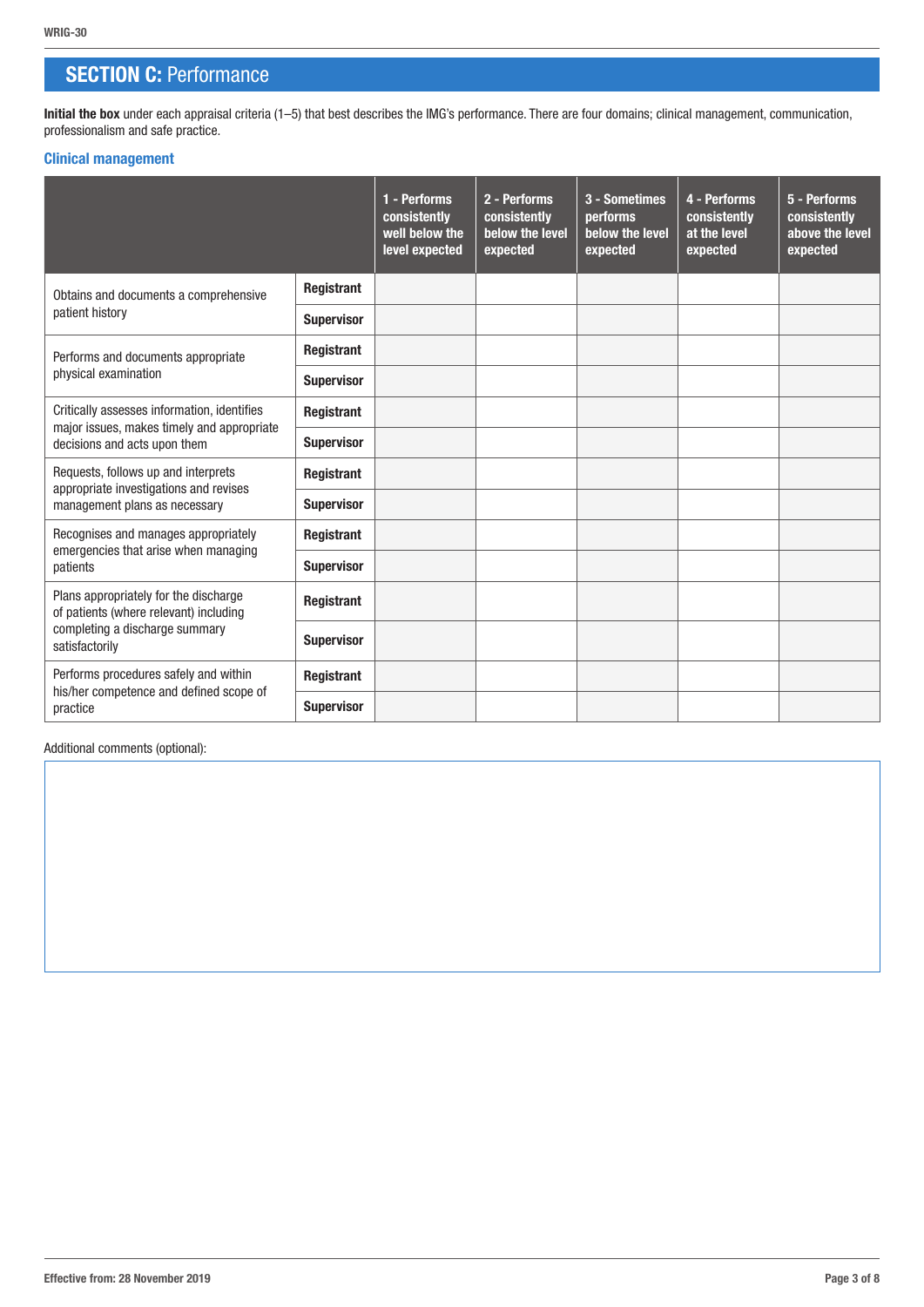#### **Communication**

|                                                                                       |                   | 1 - Performs<br>consistently<br>well below the<br>level expected | 2 - Performs<br>consistently<br>below the level<br>expected | 3 - Sometimes<br>performs<br>below the level<br>expected | 4 - Performs<br>consistently<br>at the level<br>expected | 5 - Performs<br>consistently<br>above the level<br>expected |
|---------------------------------------------------------------------------------------|-------------------|------------------------------------------------------------------|-------------------------------------------------------------|----------------------------------------------------------|----------------------------------------------------------|-------------------------------------------------------------|
| Communicates effectively with patients and                                            | Registrant        |                                                                  |                                                             |                                                          |                                                          |                                                             |
| their families                                                                        | <b>Supervisor</b> |                                                                  |                                                             |                                                          |                                                          |                                                             |
|                                                                                       | Registrant        |                                                                  |                                                             |                                                          |                                                          |                                                             |
| Uses interpreters where necessary                                                     | <b>Supervisor</b> |                                                                  |                                                             |                                                          |                                                          |                                                             |
| Communicates effectively with other                                                   | Registrant        |                                                                  |                                                             |                                                          |                                                          |                                                             |
| members of the health care team                                                       | <b>Supervisor</b> |                                                                  |                                                             |                                                          |                                                          |                                                             |
| Communicates effectively with professional<br>colleagues. This includes communication | Registrant        |                                                                  |                                                             |                                                          |                                                          |                                                             |
| with general practitioners for the handover,<br>referral and transfer of patients     | <b>Supervisor</b> |                                                                  |                                                             |                                                          |                                                          |                                                             |
| Clearly documents patient care, maintains                                             | Registrant        |                                                                  |                                                             |                                                          |                                                          |                                                             |
| complete and timely medical records/<br>progress reports                              | <b>Supervisor</b> |                                                                  |                                                             |                                                          |                                                          |                                                             |

Additional comments (optional):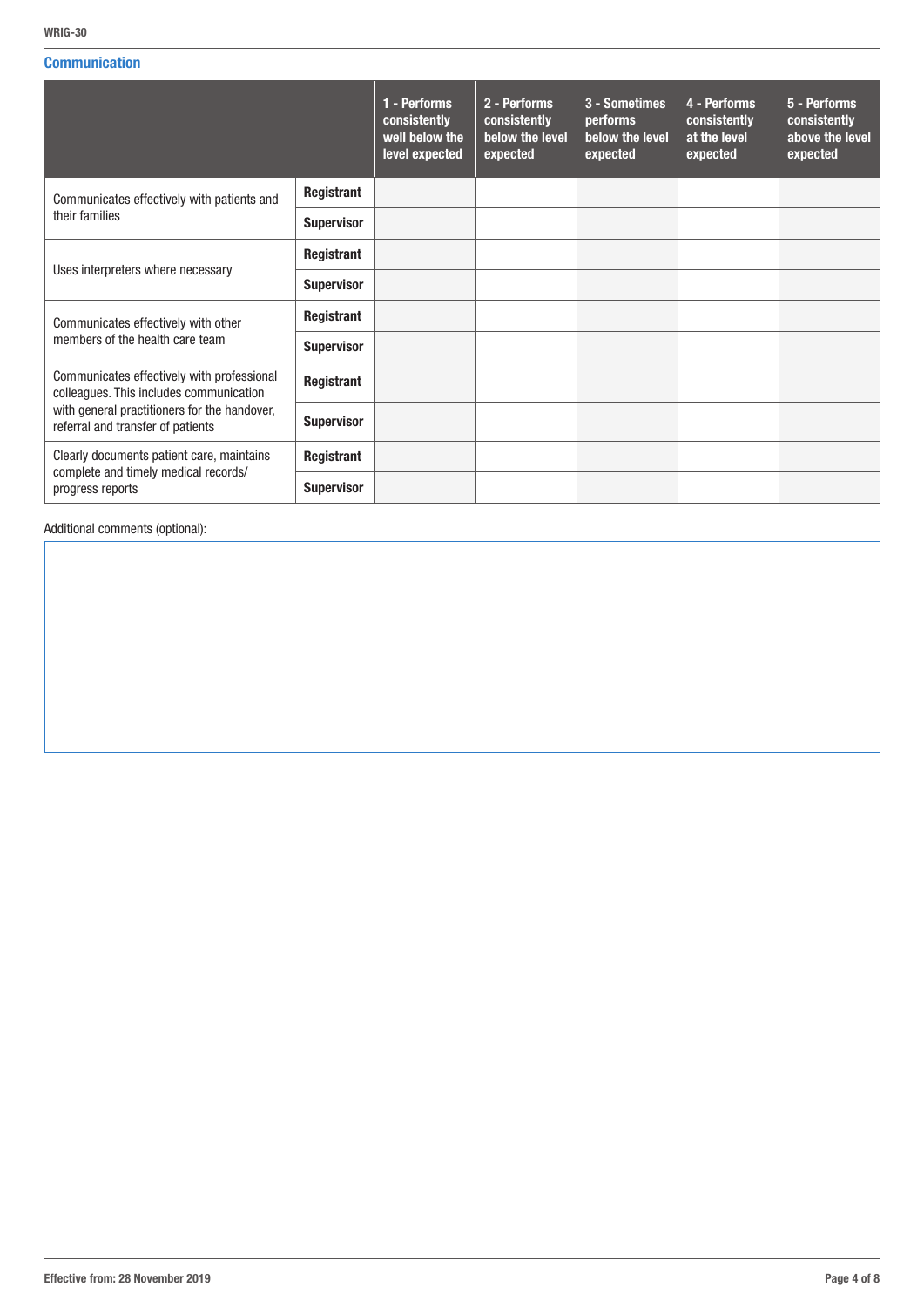#### Professionalism

|                                                                                          |                   | 1 - Performs<br>consistently<br>well below the<br>level expected | 2 - Performs<br>consistently<br>below the level<br>expected | 3 - Sometimes<br><b>performs</b><br>below the level<br>expected | 4 - Performs<br>consistently<br>at the level<br>expected | 5 - Performs<br>consistently<br>above the level<br>expected |
|------------------------------------------------------------------------------------------|-------------------|------------------------------------------------------------------|-------------------------------------------------------------|-----------------------------------------------------------------|----------------------------------------------------------|-------------------------------------------------------------|
| Shows compassion for patients and<br>sensitivity to their culture, ethnicity and         | Registrant        |                                                                  |                                                             |                                                                 |                                                          |                                                             |
| spiritual issues                                                                         | <b>Supervisor</b> |                                                                  |                                                             |                                                                 |                                                          |                                                             |
| Exhibits high standards of moral and ethical<br>behaviour towards patients, families and | Registrant        |                                                                  |                                                             |                                                                 |                                                          |                                                             |
| colleagues including an awareness of<br>appropriate doctor/patient boundaries            | <b>Supervisor</b> |                                                                  |                                                             |                                                                 |                                                          |                                                             |
| Able to recognise limitations in his/her                                                 | Registrant        |                                                                  |                                                             |                                                                 |                                                          |                                                             |
| practice and request assistance when<br>necessary                                        | <b>Supervisor</b> |                                                                  |                                                             |                                                                 |                                                          |                                                             |
| Shows honesty at all times in their work,<br>puts patient welfare ahead of personal      | Registrant        |                                                                  |                                                             |                                                                 |                                                          |                                                             |
| consideration and accepts responsibility<br>for own actions                              | <b>Supervisor</b> |                                                                  |                                                             |                                                                 |                                                          |                                                             |
| Knows the limits of own competence and<br>functions within those capabilities, seeks     | Registrant        |                                                                  |                                                             |                                                                 |                                                          |                                                             |
| advice and assistance when appropriate,<br>accepts feedback                              | <b>Supervisor</b> |                                                                  |                                                             |                                                                 |                                                          |                                                             |
| Shows a resourceful attitude towards<br>continuing education to enhance quality          | Registrant        |                                                                  |                                                             |                                                                 |                                                          |                                                             |
| of care; participates actively in a CPD<br>program                                       | <b>Supervisor</b> |                                                                  |                                                             |                                                                 |                                                          |                                                             |

Additional comments (optional):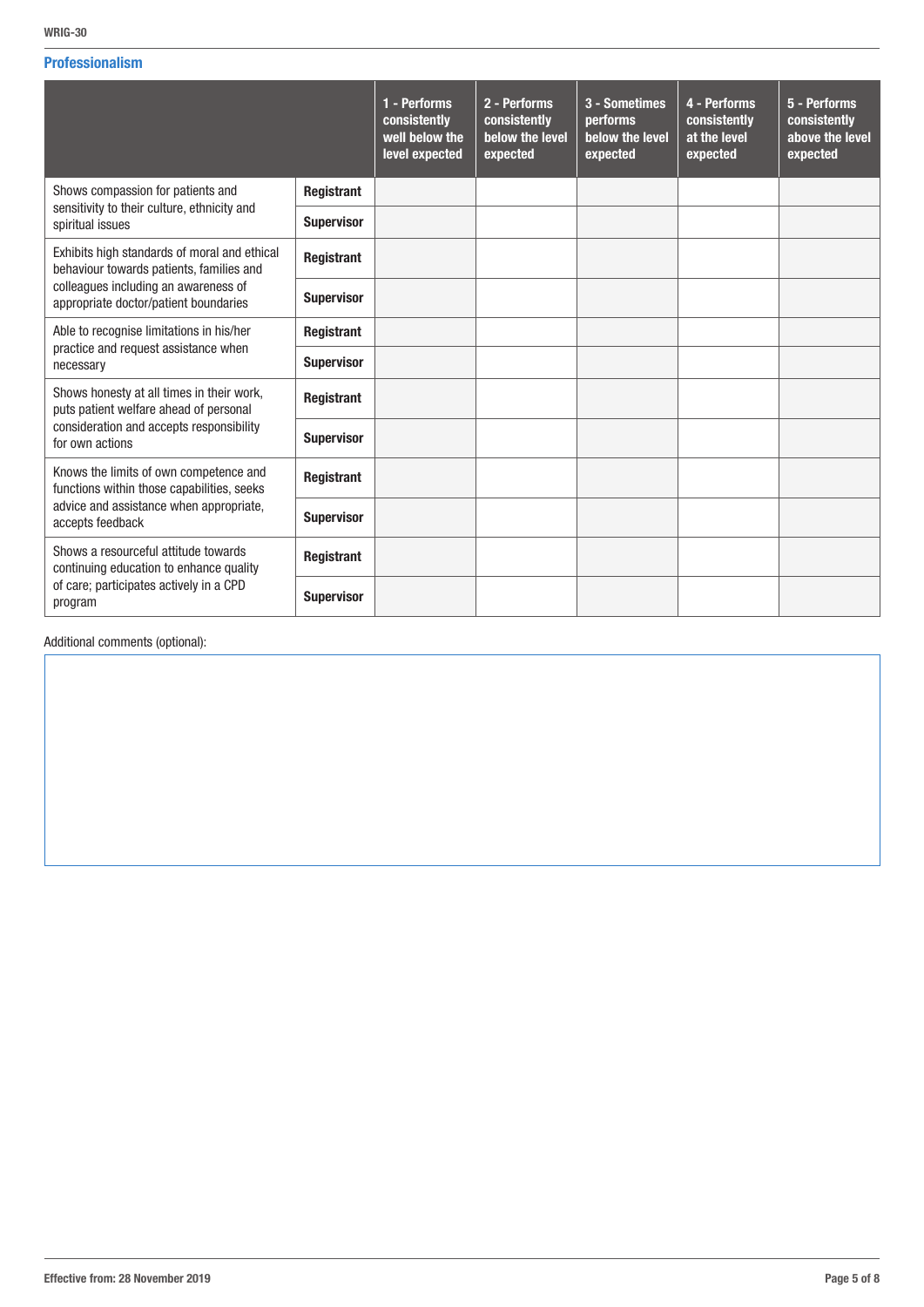#### Safe practice

|                                                                                                                                                              |                   | 1 - Performs<br>consistently<br>well below the<br>level expected | 2 - Performs<br>consistently<br>below the level<br>expected | 3 - Sometimes<br><b>performs</b><br>below the level<br>expected | 4 - Performs<br>consistently<br>at the level<br>expected | 5 - Performs<br>consistently<br>above the level<br>expected |
|--------------------------------------------------------------------------------------------------------------------------------------------------------------|-------------------|------------------------------------------------------------------|-------------------------------------------------------------|-----------------------------------------------------------------|----------------------------------------------------------|-------------------------------------------------------------|
| Demonstrates knowledge of common<br>therapeutic agents, uses, dosages, adverse<br>effects and potential drug interactions and<br>ability to prescribe safely | Registrant        |                                                                  |                                                             |                                                                 |                                                          |                                                             |
|                                                                                                                                                              | <b>Supervisor</b> |                                                                  |                                                             |                                                                 |                                                          |                                                             |
| Demonstrates knowledge of infection control                                                                                                                  | Registrant        |                                                                  |                                                             |                                                                 |                                                          |                                                             |
| principles, and safe practice in relation to<br>blood borne infections, in patient care                                                                      | <b>Supervisor</b> |                                                                  |                                                             |                                                                 |                                                          |                                                             |
| Recognises and correctly reports adverse<br>incidents in a timely manner                                                                                     | Registrant        |                                                                  |                                                             |                                                                 |                                                          |                                                             |
|                                                                                                                                                              | <b>Supervisor</b> |                                                                  |                                                             |                                                                 |                                                          |                                                             |

Additional comments (optional):

# **SECTION D:** Comments and future development plans

**Strengths** 

Areas for development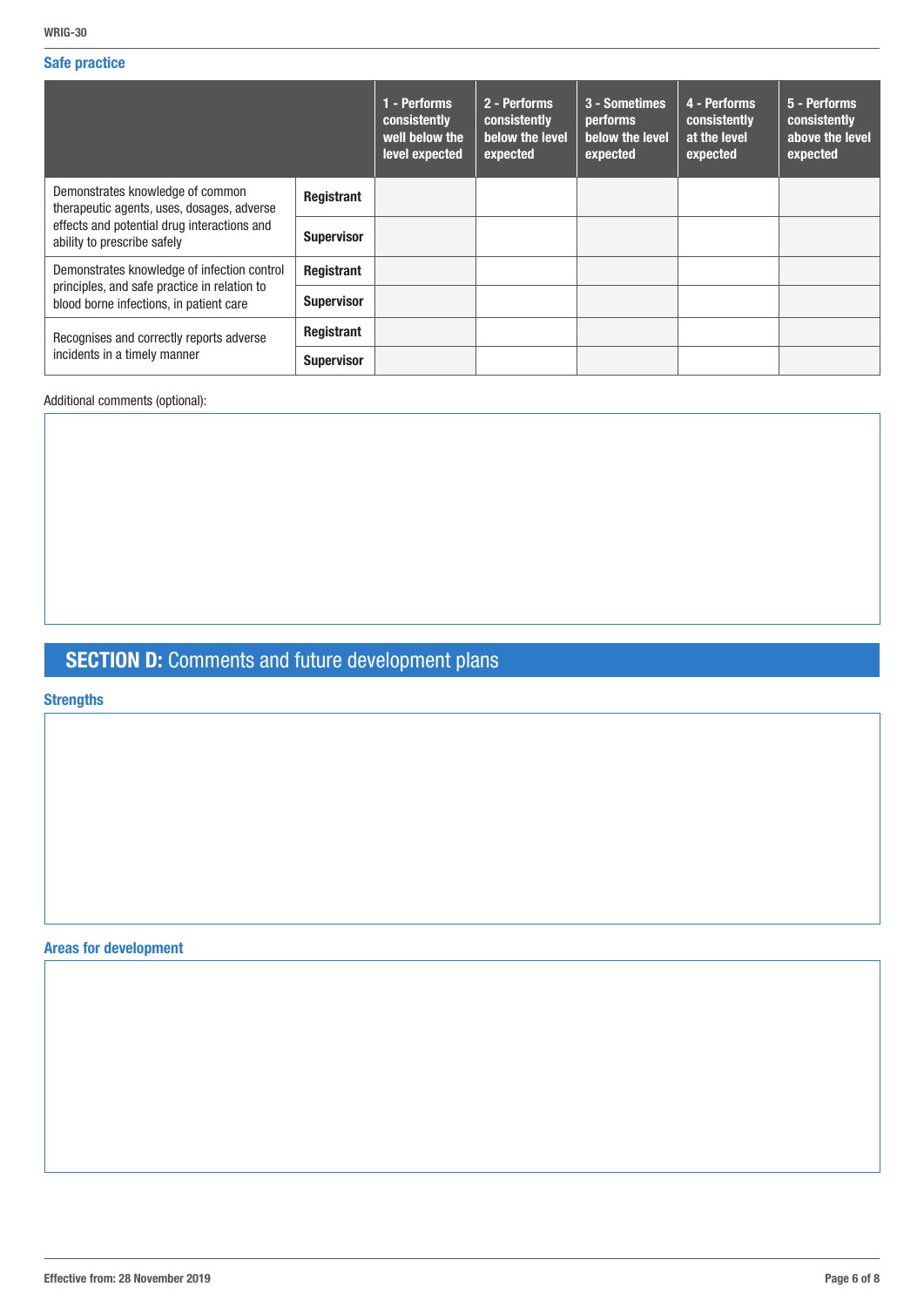| WRIG-30                                                      |                |                                                                                                                                 |                    |
|--------------------------------------------------------------|----------------|---------------------------------------------------------------------------------------------------------------------------------|--------------------|
|                                                              |                | List the issues to be addressed and how they will be addressed (i.e. areas for development) - To be completed by the supervisor |                    |
| <b>Issue</b>                                                 |                | Actions/tasks to address issue (including time frame)                                                                           | <b>Review date</b> |
|                                                              |                |                                                                                                                                 |                    |
|                                                              |                |                                                                                                                                 |                    |
|                                                              |                |                                                                                                                                 |                    |
|                                                              |                |                                                                                                                                 |                    |
|                                                              |                |                                                                                                                                 |                    |
|                                                              |                |                                                                                                                                 |                    |
|                                                              |                |                                                                                                                                 |                    |
|                                                              |                |                                                                                                                                 |                    |
|                                                              |                |                                                                                                                                 |                    |
|                                                              |                |                                                                                                                                 |                    |
| Recommendations - To be completed by principal supervisor    |                |                                                                                                                                 |                    |
|                                                              |                |                                                                                                                                 |                    |
|                                                              |                |                                                                                                                                 |                    |
|                                                              |                |                                                                                                                                 |                    |
|                                                              |                |                                                                                                                                 |                    |
|                                                              |                |                                                                                                                                 |                    |
|                                                              |                |                                                                                                                                 |                    |
|                                                              |                |                                                                                                                                 |                    |
|                                                              |                |                                                                                                                                 |                    |
| Is the IMG suitable for ongoing registration?                |                |                                                                                                                                 |                    |
| <b>YES</b>                                                   | N <sub>0</sub> |                                                                                                                                 |                    |
| Do you recommend a change to the IMG's level of supervision? |                |                                                                                                                                 |                    |
| YES                                                          | N <sub>0</sub> | N/A                                                                                                                             |                    |
| What level of supervision would you consider appropriate?    |                |                                                                                                                                 |                    |
|                                                              |                |                                                                                                                                 |                    |
|                                                              |                |                                                                                                                                 |                    |
|                                                              |                |                                                                                                                                 |                    |
|                                                              |                |                                                                                                                                 |                    |
|                                                              |                |                                                                                                                                 |                    |
|                                                              |                |                                                                                                                                 |                    |
|                                                              |                |                                                                                                                                 |                    |

If a change to the supervision level is requested you must attach a *Request for change in circumstances for international medical graduates with limited or provisional registration – ACCL-30* and a revised *Supervised practice plan for international medical graduates – SPPA-30*.